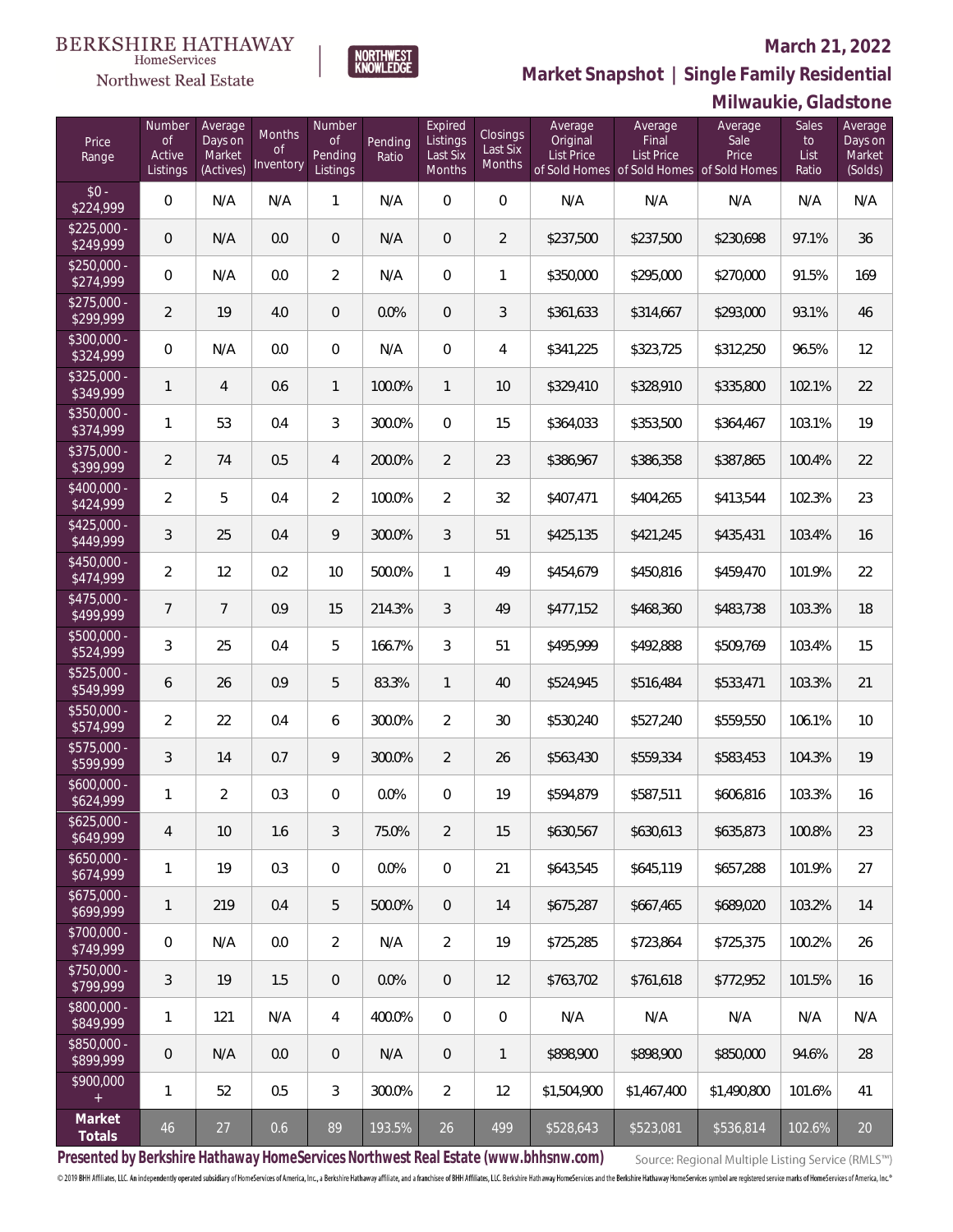Northwest Real Estate



### **March 21, 2022**

**Happy Valley, Clackamas, Damascus Market Snapshot | Single Family Residential**

| Price<br>Range                | Number<br><b>of</b><br>Active<br>Listings | Average<br>Days on<br>Market<br>(Actives) | Months<br><b>of</b><br>Inventory | Number<br>$\circ$ f<br>Pending<br>Listings | Pending<br>Ratio | Expired<br>Listings<br>Last Six<br>Months | <b>Closings</b><br>Last Six<br><b>Months</b> | Average<br>Original<br><b>List Price</b> | $\cdots \sim \sim \sim$ 1<br>Average<br>Final<br>List Price<br>of Sold Homes of Sold Homes of Sold Homes | $\frac{1}{2}$<br>Average<br>Sale<br>Price | <b>Sales</b><br>to<br>List<br>Ratio | Average<br>Days on<br>Market<br>(Solds) |
|-------------------------------|-------------------------------------------|-------------------------------------------|----------------------------------|--------------------------------------------|------------------|-------------------------------------------|----------------------------------------------|------------------------------------------|----------------------------------------------------------------------------------------------------------|-------------------------------------------|-------------------------------------|-----------------------------------------|
| $$0 -$<br>\$324,999           | 0                                         | N/A                                       | N/A                              | $\mathbf{1}$                               | N/A              | $\mathfrak{Z}$                            | $\mathbf 0$                                  | N/A                                      | N/A                                                                                                      | N/A                                       | N/A                                 | N/A                                     |
| \$325,000 -<br>\$349,999      | 0                                         | N/A                                       | 0.0                              | 1                                          | N/A              | $\overline{0}$                            | $\overline{a}$                               | \$327,500                                | \$327,500                                                                                                | \$336,950                                 | 102.9%                              | $\, 8$                                  |
| \$350,000 -<br>\$374,999      | $\mathbf 0$                               | N/A                                       | 0.0                              | $\boldsymbol{0}$                           | N/A              | $\mathbf{1}$                              | 3                                            | \$354,967                                | \$354,967                                                                                                | \$361,667                                 | 101.9%                              | 8                                       |
| \$375,000 -<br>\$399,999      | 0                                         | N/A                                       | 0.0                              | $\overline{2}$                             | N/A              | $\mathbf{1}$                              | 8                                            | \$380,200                                | \$378,513                                                                                                | \$382,113                                 | 101.0%                              | 16                                      |
| $$400,000 -$<br>\$424,999     | 1                                         | 271                                       | 0.3                              | $\boldsymbol{0}$                           | 0.0%             | $\mathfrak{Z}$                            | 20                                           | \$407,150                                | \$407,275                                                                                                | \$412,335                                 | 101.2%                              | 11                                      |
| $$425,000 -$<br>\$449,999     | 0                                         | N/A                                       | 0.0                              | 1                                          | N/A              | $\mathbf{1}$                              | 39                                           | \$432,138                                | \$431,903                                                                                                | \$433,698                                 | 100.4%                              | 12                                      |
| \$450,000 -<br>\$474,999      | 0                                         | N/A                                       | 0.0                              | $\mathbf{1}$                               | N/A              | $\mathbf 0$                               | 16                                           | \$441,779                                | \$454,724                                                                                                | \$460,770                                 | 101.3%                              | 68                                      |
| \$475,000 -<br>\$499,999      | $\overline{2}$                            | $\mathfrak{Z}$                            | 0.7                              | 11                                         | 550.0%           | $\overline{2}$                            | 18                                           | \$483,318                                | \$477,902                                                                                                | \$486,578                                 | 101.8%                              | 20                                      |
| \$500,000 -<br>\$524,999      | $\overline{2}$                            | 4                                         | 0.5                              | 5                                          | 250.0%           | 1                                         | 22                                           | \$508,765                                | \$508,651                                                                                                | \$514,956                                 | 101.2%                              | 22                                      |
| \$525,000 -<br>\$549,999      | 3                                         | 5                                         | 0.4                              | 9                                          | 300.0%           | $\mathbf{1}$                              | 41                                           | \$530,073                                | \$528,872                                                                                                | \$536,562                                 | 101.5%                              | 19                                      |
| \$550,000 -<br>\$574,999      | 1                                         | 19                                        | 0.1                              | 12                                         | 1,200.0%         | $\mathbf 0$                               | 51                                           | \$553,360                                | \$552,272                                                                                                | \$560,604                                 | 101.5%                              | 15                                      |
| $$575,000 -$<br>\$599,999     | 3                                         | 23                                        | 0.4                              | 29                                         | 966.7%           | $\mathbf{1}$                              | 44                                           | \$579,262                                | \$580,956                                                                                                | \$586,230                                 | 100.9%                              | 21                                      |
| \$600,000 -<br>\$624,999      | 1                                         | 89                                        | 0.1                              | 33                                         | 3,300.0%         | $\overline{0}$                            | 46                                           | \$599,126                                | \$597,325                                                                                                | \$608,243                                 | 101.8%                              | 23                                      |
| $$625,000 -$<br>\$649,999     | $\overline{2}$                            | 89                                        | 0.4                              | 21                                         | 1,050.0%         | $\mathbf{1}$                              | 31                                           | \$623,300                                | \$627,825                                                                                                | \$636,468                                 | 101.4%                              | 13                                      |
| $$650.000 -$<br>\$674,999     | 1                                         | 6                                         | 0.2                              | 12                                         | 1,200.0%         | 1                                         | 30                                           | \$638,450                                | \$647,718                                                                                                | \$658,057                                 | 101.6%                              | $10$                                    |
| $$675,000 -$<br>\$699,999     | $10$                                      | 119                                       | 3.0                              | 20                                         | 200.0%           | $\overline{2}$                            | 20                                           | \$681,004                                | \$681,306                                                                                                | \$684,870                                 | 100.5%                              | 17                                      |
| \$700,000 -<br>\$724,999      | $\overline{2}$                            | 176                                       | 0.5                              | 7                                          | 350.0%           | 0                                         | 24                                           | \$700,730                                | \$694,750                                                                                                | \$708,836                                 | 102.0%                              | 26                                      |
| $$725,000 -$<br>\$749,999     | 3                                         | 46                                        | 0.9                              | $\overline{7}$                             | 233.3%           | $\overline{0}$                            | 20                                           | \$734,144                                | \$728,304                                                                                                | \$736,936                                 | 101.2%                              | 44                                      |
| \$750,000 -<br>\$799,999      | 6                                         | 85                                        | 1.0                              | 12                                         | 200.0%           | $\overline{4}$                            | 36                                           | \$776,138                                | \$770,423                                                                                                | \$769,253                                 | 99.8%                               | 42                                      |
| \$800,000 -<br>\$849,999      | 6                                         | 87                                        | 2.1                              | 4                                          | 66.7%            | 3                                         | 17                                           | \$821,668                                | \$820,291                                                                                                | \$826,646                                 | 100.8%                              | 13                                      |
| \$850,000 -<br>\$899,999      | 6                                         | 80                                        | 1.6                              | 11                                         | 183.3%           | $\mathbf{1}$                              | 22                                           | \$855,704                                | \$847,431                                                                                                | \$870,812                                 | 102.8%                              | 39                                      |
| \$900,000 -<br>\$999,999      | $\overline{4}$                            | 16                                        | 0.6                              | 11                                         | 275.0%           | $\overline{4}$                            | 41                                           | \$910,597                                | \$903,281                                                                                                | \$936,906                                 | 103.7%                              | 32                                      |
| $$1,000,000$ -<br>\$1,249,999 | 6                                         | 96                                        | 2.6                              | 4                                          | 66.7%            | $\overline{0}$                            | 14                                           | \$1,060,125                              | \$1,068,339                                                                                              | \$1,121,739                               | 105.0%                              | 24                                      |
| \$1,250,000 -<br>\$1,499,999  | $\overline{4}$                            | 15                                        | 4.8                              | 3                                          | 75.0%            | $\overline{2}$                            | 5                                            | \$1,377,780                              | \$1,377,780                                                                                              | \$1,349,000                               | 97.9%                               | 17                                      |
| \$1,500,000                   | 8                                         | 135                                       | 4.8                              | 5                                          | 62.5%            | 11                                        | 10                                           | \$1,771,178                              | \$1,761,078                                                                                              | \$1,721,405                               | 97.7%                               | 40                                      |
| Market<br>Totals              | 71                                        | 79                                        | 0.7                              | 222                                        | 312.7%           | 43                                        | 580                                          | \$656,601                                | \$655,637                                                                                                | \$665,001                                 | 101.4%                              | 23                                      |

**Presented by Berkshire Hathaway HomeServices Northwest Real Estate (www.bhhsnw.com)**

Source: Regional Multiple Listing Service (RMLS™)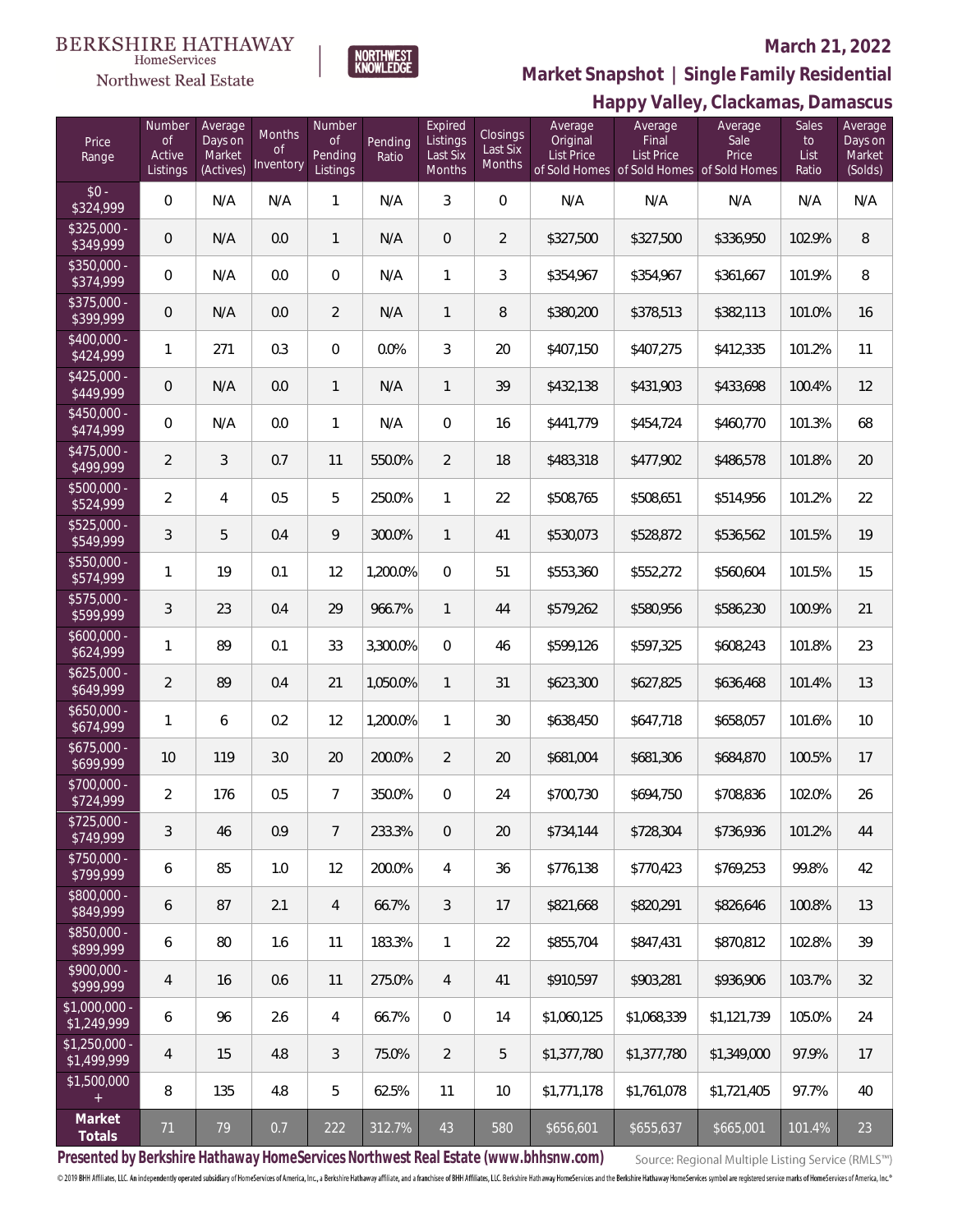#### **BERKSHIRE HATHAWAY** HomeServices

# Northwest Real Estate

## **March 21, 2022**



**Estacada, Boring, Eagle Creek Market Snapshot | Single Family Residential**

| Price<br>Range                   | Number<br><b>of</b><br>Active<br>Listings | Average<br>Days on<br>Market<br>(Actives) | Months<br>0f<br>Inventory | Number<br><b>of</b><br>Pending<br>Listings | Pending<br>Ratio | Expired<br>Listings<br>Last Six<br>Months | Closings<br>Last Six<br><b>Months</b> | Average<br>Original<br><b>List Price</b> | Average<br>Final<br><b>List Price</b><br>of Sold Homes of Sold Homes of Sold Homes | Average<br>Sale<br>Price | Sales<br>to<br>List<br>Ratio | Average<br>Days on<br>Market<br>(Solds) |
|----------------------------------|-------------------------------------------|-------------------------------------------|---------------------------|--------------------------------------------|------------------|-------------------------------------------|---------------------------------------|------------------------------------------|------------------------------------------------------------------------------------|--------------------------|------------------------------|-----------------------------------------|
| $$0 -$<br>\$274,999              | 0                                         | N/A                                       | N/A                       | $\overline{0}$                             | N/A              | $\overline{0}$                            | $\mathbf{0}$                          | N/A                                      | N/A                                                                                | N/A                      | N/A                          | N/A                                     |
| $$275,000 -$<br>\$299,999        | $\mathbf 0$                               | N/A                                       | N/A                       | $\overline{2}$                             | N/A              | $\mathbf{0}$                              | $\overline{0}$                        | N/A                                      | N/A                                                                                | N/A                      | N/A                          | N/A                                     |
| $\sqrt{$300,000}$ -<br>\$324,999 | 0                                         | N/A                                       | 0.0                       | 0                                          | N/A              | $\mathbf{0}$                              | $\overline{2}$                        | \$262,000                                | \$262,000                                                                          | \$307,500                | 117.4%                       | 4                                       |
| $$325,000 -$<br>\$349,999        | $\mathbf 0$                               | N/A                                       | 0.0                       | $\overline{0}$                             | N/A              | $\mathbf{0}$                              | $\overline{2}$                        | \$329,925                                | \$329,925                                                                          | \$332,000                | 100.6%                       | 31                                      |
| $$350,000 -$<br>\$374,999        | $\mathbf{1}$                              | 3                                         | 1.2                       | $\mathbf{1}$                               | 100.0%           | $\mathbf{0}$                              | 5                                     | \$362,672                                | \$358,852                                                                          | \$360,712                | 100.5%                       | 25                                      |
| $$375,000 -$<br>\$399,999        | 1                                         | 3                                         | 0.3                       | $\overline{4}$                             | 400.0%           | $\mathbf{0}$                              | 18                                    | \$404,806                                | \$390,102                                                                          | \$391,356                | 100.3%                       | 14                                      |
| $$400.000 -$<br>\$424,999        | $\overline{2}$                            | 26                                        | 0.5                       | 9                                          | 450.0%           | 3                                         | 25                                    | \$411,931                                | \$413,335                                                                          | \$414,686                | 100.3%                       | 36                                      |
| $$425,000 -$<br>\$449,999        | 1                                         | 38                                        | 0.2                       | 12                                         | 1,200.0%         | $\mathbf{0}$                              | 31                                    | \$443,893                                | \$435,160                                                                          | \$437,232                | 100.5%                       | 31                                      |
| \$450,000 -<br>\$474,999         | 0                                         | N/A                                       | 0.0                       | 18                                         | N/A              | $\mathbf{1}$                              | 20                                    | \$453,283                                | \$457,198                                                                          | \$461,733                | 101.0%                       | 27                                      |
| $$475,000 -$<br>\$499,999        | 3                                         | 94                                        | 1.1                       | 12                                         | 400.0%           | $\overline{2}$                            | 17                                    | \$488,333                                | \$481,951                                                                          | \$486,876                | 101.0%                       | 27                                      |
| \$500,000 -<br>\$524,999         | 3                                         | 5                                         | 1.1                       | 8                                          | 266.7%           | $\overline{0}$                            | 16                                    | \$503,101                                | \$505,309                                                                          | \$511,400                | 101.2%                       | 38                                      |
| \$525,000 -<br>\$549,999         | 3                                         | 17                                        | 0.9                       | 10                                         | 333.3%           | $\mathbf{1}$                              | 21                                    | \$534,539                                | \$536,814                                                                          | \$536,451                | 99.9%                        | 30                                      |
| \$550,000 -<br>\$574,999         | 0                                         | N/A                                       | 0.0                       | 6                                          | N/A              | $\overline{2}$                            | 8                                     | \$563,928                                | \$557,800                                                                          | \$560,040                | 100.4%                       | 48                                      |
| \$575,000 -<br>\$599,999         | $\overline{2}$                            | 108                                       | 1.3                       | 3                                          | 150.0%           | $\mathbf{1}$                              | 9                                     | \$581,947                                | \$582,919                                                                          | \$584,534                | 100.3%                       | 68                                      |
| $$600,000 -$<br>\$624,999        | 3                                         | 21                                        | 2.6                       | 4                                          | 133.3%           | $\overline{0}$                            | $\overline{7}$                        | \$617,353                                | \$617,339                                                                          | \$609,536                | 98.7%                        | 73                                      |
| $$625,000 -$<br>\$649,999        | $\mathbf 0$                               | N/A                                       | 0.0                       | $\overline{2}$                             | N/A              | $\mathbf{1}$                              | 10                                    | \$618,151                                | \$625,471                                                                          | \$637,216                | 101.9%                       | 37                                      |
| \$650,000 -<br>\$674,999         | 1                                         | 3                                         | 1.2                       | 4                                          | 400.0%           | $\overline{0}$                            | 5                                     | \$645,992                                | \$641,992                                                                          | \$654,492                | 101.9%                       | 13                                      |
| $$675,000 -$<br>\$699,999        | 3                                         | 22                                        | 4.5                       | $\overline{2}$                             | 66.7%            | $\mathbf{1}$                              | 4                                     | \$720,000                                | \$701,250                                                                          | \$686,250                | 97.9%                        | 6                                       |
| $$700,000 -$<br>\$724,999        | $\mathbf 0$                               | N/A                                       | 0.0                       | 0                                          | N/A              | $\overline{0}$                            | 3                                     | \$696,133                                | \$696,133                                                                          | \$714,567                | 102.6%                       | 4                                       |
| $$725,000 -$<br>\$749,999        | 1                                         | 4                                         | 1.5                       | $\mathbf{1}$                               | 100.0%           | $\mathbf{0}$                              | 4                                     | \$765,475                                | \$765,475                                                                          | \$738,725                | 96.5%                        | 13                                      |
| $$750,000 -$<br>\$799,999        | $\overline{2}$                            | 9                                         | 1.5                       | 3                                          | 150.0%           | $\overline{2}$                            | 8                                     | \$788,462                                | \$779,088                                                                          | \$768,750                | 98.7%                        | 38                                      |
| \$800,000 -<br>\$849,999         | $\theta$                                  | N/A                                       | 0.0                       | $\overline{2}$                             | N/A              | $\mathbf{1}$                              | 3                                     | \$822,950                                | \$826,317                                                                          | \$828,000                | 100.2%                       | 17                                      |
| \$850,000 -<br>\$899,999         | $\overline{2}$                            | 244                                       | 2.0                       | $\overline{2}$                             | 100.0%           | $\mathbf{1}$                              | 6                                     | \$873,883                                | \$861,567                                                                          | \$875,000                | 101.6%                       | 42                                      |
| \$900,000 -<br>\$999,999         | $\mathbf{1}$                              | 31                                        | 0.8                       | $\overline{2}$                             | 200.0%           | $\overline{2}$                            | 8                                     | \$1,078,100                              | \$955,475                                                                          | \$952,188                | 99.7%                        | 54                                      |
| \$1,000,000<br>$+$               | 8                                         | 122                                       | 4.4                       | 11                                         | 137.5%           | $\overline{2}$                            | 11                                    | \$1,674,900                              | \$1,559,982                                                                        | \$1,486,935              | 95.3%                        | 74                                      |
| Market<br>Totals                 | 37                                        | 62                                        | 0.9                       | 118                                        | 318.9%           | 20                                        | 243                                   | \$590,805                                | \$578,819                                                                          | \$577,620                | 99.8%                        | 35                                      |

**Presented by Berkshire Hathaway HomeServices Northwest Real Estate (www.bhhsnw.com)**

Source: Regional Multiple Listing Service (RMLS™)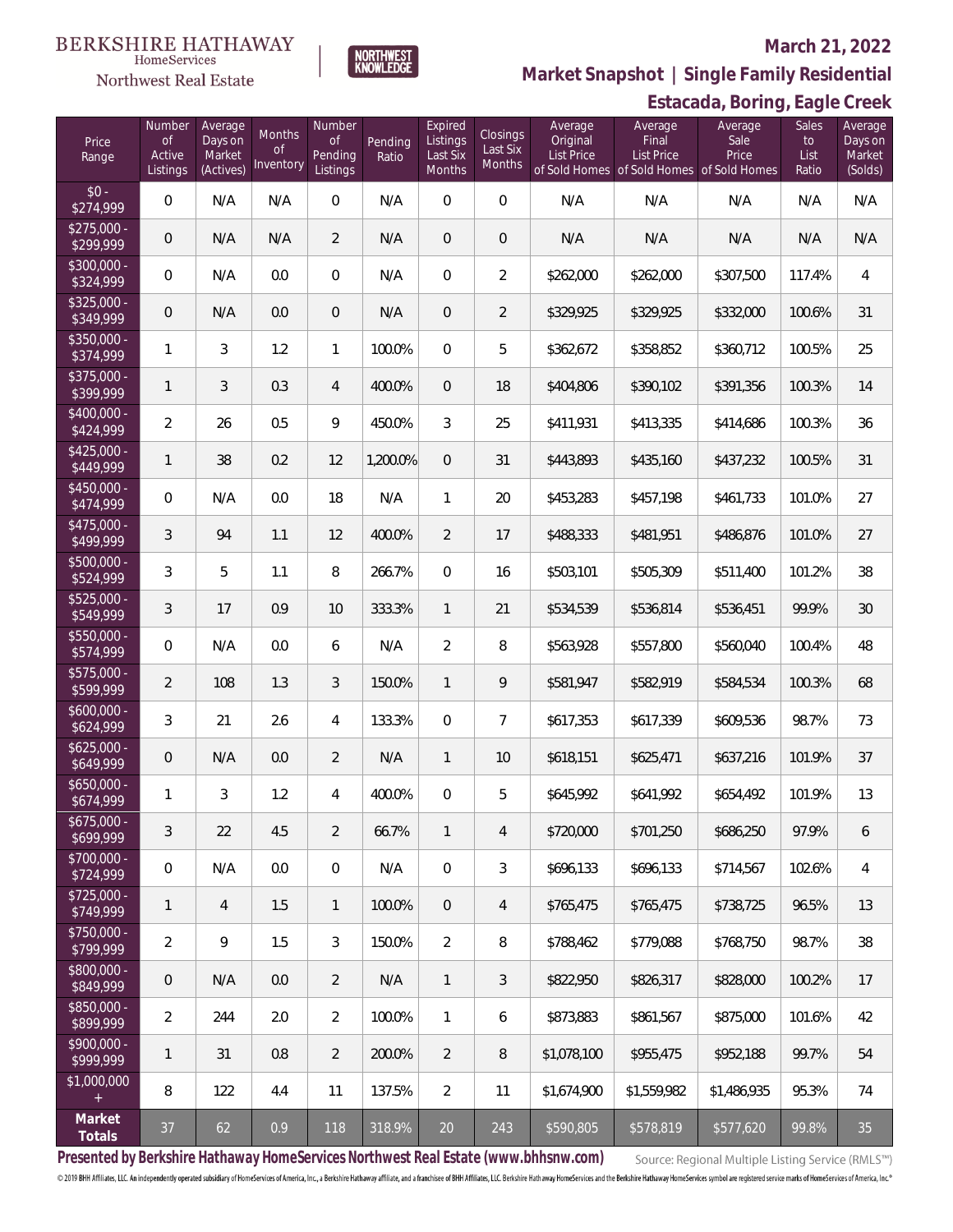# Northwest Real Estate

## **March 21, 2022**



# **Oregon City, Beavercreek Market Snapshot | Single Family Residential**

| Price<br>Range               | Number<br><b>of</b><br>Active<br>Listings | Average<br>Days on<br>Market<br>(Actives) | Months<br><b>of</b><br>Inventory | Number<br><b>of</b><br>Pending<br>Listings | Pending<br>Ratio | Expired<br>Listings<br>Last Six<br>Months | Closings<br>Last Six<br>Months | Average<br>Original<br><b>List Price</b> | Average<br>Final<br><b>List Price</b> | Average<br>Sale<br>Price<br>of Sold Homes of Sold Homes of Sold Homes | Sales<br>to<br>List<br>Ratio | Average<br>Days on<br>Market<br>(Solds) |
|------------------------------|-------------------------------------------|-------------------------------------------|----------------------------------|--------------------------------------------|------------------|-------------------------------------------|--------------------------------|------------------------------------------|---------------------------------------|-----------------------------------------------------------------------|------------------------------|-----------------------------------------|
| $$0 -$<br>\$274,999          | $\overline{0}$                            | N/A                                       | 0.0                              | $\mathbf 0$                                | N/A              | $\mathbf 0$                               | $\mathbf{1}$                   | \$202,923                                | \$202,923                             | \$202,923                                                             | 100.0%                       | 29                                      |
| \$275,000 -<br>\$299,999     | $\mathbf{1}$                              | 4                                         | 1.2                              | $\overline{0}$                             | 0.0%             | $\boldsymbol{0}$                          | 5                              | \$284,789                                | \$279,789                             | \$287,100                                                             | 102.6%                       | 16                                      |
| \$300,000 -<br>\$324,999     | 0                                         | N/A                                       | 0.0                              | $\overline{0}$                             | N/A              | $\boldsymbol{0}$                          | $\overline{2}$                 | \$346,900                                | \$319,950                             | \$313,500                                                             | 98.0%                        | 34                                      |
| \$325,000 -<br>\$349,999     | $\overline{2}$                            | 79                                        | 3.0                              | $\overline{0}$                             | 0.0%             | $\mathbf 0$                               | $\overline{4}$                 | \$386,734                                | \$361,734                             | \$341,734                                                             | 94.5%                        | 25                                      |
| $$350,000 -$<br>\$374,999    | 1                                         | 4                                         | 0.7                              | $\mathbf{0}$                               | 0.0%             | 0                                         | 9                              | \$357,961                                | \$357,961                             | \$361,989                                                             | 101.1%                       | 13                                      |
| $$375,000 -$<br>\$399,999    | $\overline{a}$                            | 5                                         | 1.3                              | 3                                          | 150.0%           | $\mathbf{1}$                              | 9                              | \$377,639                                | \$377,639                             | \$387,767                                                             | 102.7%                       | 11                                      |
| $$400.000 -$<br>\$424,999    | $\overline{2}$                            | 158                                       | 0.6                              | $\overline{2}$                             | 100.0%           | $\overline{0}$                            | 21                             | \$401,478                                | \$400,955                             | \$409,948                                                             | 102.2%                       | 10                                      |
| $$425.000 -$<br>\$449,999    | 0                                         | N/A                                       | 0.0                              | $\mathbf{1}$                               | N/A              | $\mathbf{1}$                              | 28                             | \$431,729                                | \$426,907                             | \$435,604                                                             | 102.0%                       | 23                                      |
| $$450,000 -$<br>\$474,999    | $\overline{0}$                            | N/A                                       | 0.0                              | 3                                          | N/A              | $\overline{2}$                            | 20                             | \$446,370                                | \$446,170                             | \$457,993                                                             | 102.6%                       | 17                                      |
| \$475,000 -<br>\$499,999     | 1                                         | 66                                        | 0.3                              | 3                                          | 300.0%           | $\overline{2}$                            | 24                             | \$478,429                                | \$476,138                             | \$484,995                                                             | 101.9%                       | 10                                      |
| \$500,000 -<br>\$524,999     | $\overline{0}$                            | N/A                                       | 0.0                              | 4                                          | N/A              | 0                                         | 32                             | \$504,248                                | \$495,061                             | \$509,016                                                             | 102.8%                       | 17                                      |
| \$525,000 -<br>\$549,999     | 0                                         | N/A                                       | 0.0                              | 5                                          | N/A              | $\overline{0}$                            | 47                             | \$524,217                                | \$523,026                             | \$535,160                                                             | 102.3%                       | 12                                      |
| \$550,000 -<br>\$574,999     | 1                                         | 4                                         | 0.2                              | 6                                          | 600.0%           | $\overline{0}$                            | 28                             | \$551,881                                | \$546,844                             | \$561,156                                                             | 102.6%                       | 14                                      |
| \$575,000 -<br>\$599,999     | 1                                         | $\overline{4}$                            | 0.2                              | 6                                          | 600.0%           | 5                                         | 28                             | \$581,122                                | \$572,493                             | \$584,652                                                             | 102.1%                       | 23                                      |
| \$600,000 -<br>\$624,999     | $\mathsf{O}\xspace$                       | N/A                                       | 0.0                              | $\overline{0}$                             | N/A              | $\mathbf{1}$                              | 29                             | \$598,483                                | \$597,828                             | \$609,379                                                             | 101.9%                       | 16                                      |
| $$625,000 -$<br>\$649,999    | $\overline{0}$                            | N/A                                       | 0.0                              | 5                                          | N/A              | $\overline{0}$                            | 24                             | \$638,063                                | \$634,142                             | \$634,619                                                             | 100.1%                       | 20                                      |
| \$650,000 -<br>\$674,999     | 1                                         | 3                                         | 0.6                              | $\overline{2}$                             | 200.0%           | $\boldsymbol{0}$                          | 10                             | \$653,800                                | \$650,280                             | \$660,940                                                             | 101.6%                       | 23                                      |
| $$675,000 -$<br>\$699,999    | 1                                         | 4                                         | 0.3                              | 6                                          | 600.0%           | 2                                         | 18                             | \$698,665                                | \$677,215                             | \$682,956                                                             | 100.8%                       | 17                                      |
| $$700,000 -$<br>\$749,999    | 4                                         | 22                                        | 0.8                              | $\overline{7}$                             | 175.0%           | 3                                         | 29                             | \$720,323                                | \$716,719                             | \$725,278                                                             | 101.2%                       | 39                                      |
| \$750,000 -<br>\$799,999     | 4                                         | 22                                        | 2.0                              | $7\phantom{.}$                             | 175.0%           | 3                                         | 12                             | \$767,983                                | \$756,992                             | \$770,917                                                             | 101.8%                       | 15                                      |
| \$800,000 -<br>\$849,999     | $\mathbf 0$                               | N/A                                       | 0.0                              | $\overline{2}$                             | N/A              | $\boldsymbol{0}$                          | 10                             | \$874,560                                | \$817,330                             | \$823,480                                                             | 100.8%                       | 61                                      |
| \$850,000 -<br>\$899,999     | $\overline{2}$                            | 26                                        | 1.1                              | 3                                          | 150.0%           | $\mathbf{1}$                              | 11                             | \$870,435                                | \$870,435                             | \$871,100                                                             | 100.1%                       | 20                                      |
| \$900,000 -<br>\$999,999     | 6                                         | 97                                        | 1.6                              | 6                                          | 100.0%           | $\overline{2}$                            | 22                             | \$947,518                                | \$930,010                             | \$935,937                                                             | 100.6%                       | 37                                      |
| \$1,000,000 -<br>\$1,499,999 | $\overline{4}$                            | 172                                       | 0.8                              | 12                                         | 300.0%           | $\overline{4}$                            | 31                             | \$1,276,148                              | \$1,227,218                           | \$1,208,035                                                           | 98.4%                        | 49                                      |
| \$1,500,000<br>$+$           | $\overline{7}$                            | 88                                        | 4.7                              | $\overline{0}$                             | 0.0%             | $\overline{4}$                            | 9                              | \$1,780,810                              | \$1,758,699                           | \$1,732,254                                                           | 98.5%                        | 30                                      |
| Market<br>Totals             | 40                                        | 67                                        | 0.5                              | 83                                         | 207.5%           | 31                                        | 463                            | \$649,153                                | \$639,302                             | \$645,887                                                             | 101.0%                       | 22                                      |

**Presented by Berkshire Hathaway HomeServices Northwest Real Estate (www.bhhsnw.com)**

Source: Regional Multiple Listing Service (RMLS™)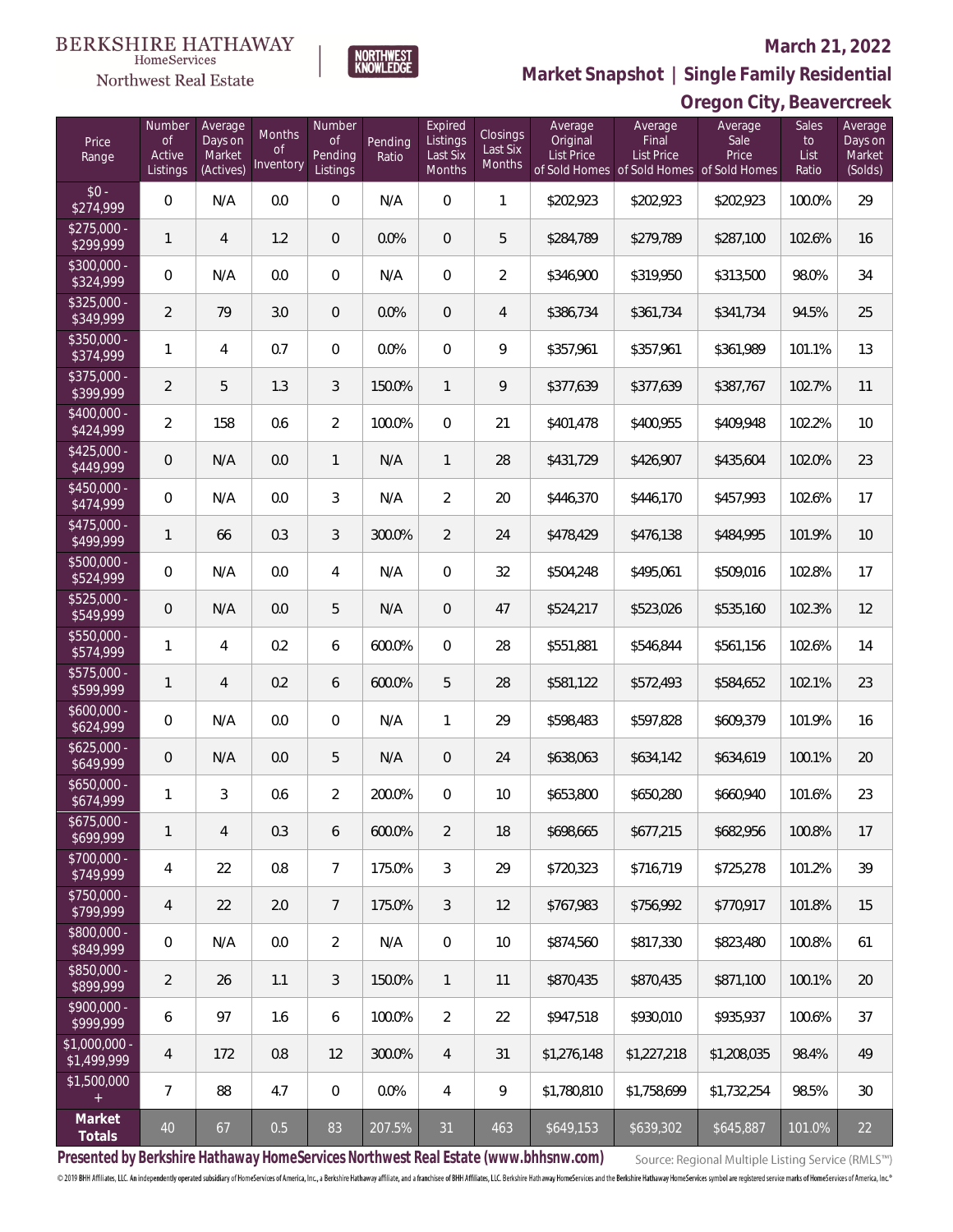# Northwest Real Estate

# **March 21, 2022**



# **Market Snapshot | Single Family Residential**

**Canby**

| Price<br>Range                   | Number<br>$\mathsf{of}$<br>Active<br>Listings | Average<br>Days on<br>Market<br>(Actives) | Months<br><b>of</b><br><b>Inventory</b> | Number<br><b>of</b><br>Pending<br>Listings | Pending<br>Ratio | Expired<br>Listings<br>Last Six<br><b>Months</b> | Closings<br>Last Six<br>Months | Average<br>Original<br><b>List Price</b> | Average<br>Final<br><b>List Price</b><br>of Sold Homes of Sold Homes of Sold Homes | Average<br>Sale<br>Price | <b>Sales</b><br>to<br>List<br>Ratio | Average<br>Days on<br>Market<br>(Solds) |
|----------------------------------|-----------------------------------------------|-------------------------------------------|-----------------------------------------|--------------------------------------------|------------------|--------------------------------------------------|--------------------------------|------------------------------------------|------------------------------------------------------------------------------------|--------------------------|-------------------------------------|-----------------------------------------|
| $$0 -$<br>\$274,999              | $\overline{0}$                                | N/A                                       | N/A                                     | $\mathbf{1}$                               | N/A              | $\Omega$                                         | $\overline{0}$                 | N/A                                      | N/A                                                                                | N/A                      | N/A                                 | N/A                                     |
| $$275,000 -$<br>\$299,999        | 0                                             | N/A                                       | N/A                                     | $\mathbf{0}$                               | N/A              | $\overline{0}$                                   | $\boldsymbol{0}$               | N/A                                      | N/A                                                                                | N/A                      | N/A                                 | N/A                                     |
| $\sqrt{$300,000}$ -<br>\$324,999 | $\overline{0}$                                | N/A                                       | N/A                                     | $\overline{0}$                             | N/A              | $\mathbf{0}$                                     | $\boldsymbol{0}$               | N/A                                      | N/A                                                                                | N/A                      | N/A                                 | N/A                                     |
| \$325,000 -<br>\$349,999         | 0                                             | N/A                                       | 0.0                                     | $\overline{2}$                             | N/A              | $\overline{0}$                                   | 6                              | \$329,783                                | \$329,783                                                                          | \$335,833                | 101.8%                              | 5                                       |
| \$350,000 -<br>\$374,999         | 1                                             | 58                                        | 0.9                                     | $\overline{2}$                             | 200.0%           | $\Omega$                                         | $\overline{7}$                 | \$357,475                                | \$358,189                                                                          | \$361,046                | 100.8%                              | 11                                      |
| \$375,000 -<br>\$399,999         | $\overline{0}$                                | N/A                                       | 0.0                                     | $\overline{0}$                             | N/A              | $\overline{0}$                                   | 6                              | \$373,983                                | \$373,983                                                                          | \$378,333                | 101.2%                              | 11                                      |
| \$400,000 -<br>\$424,999         | $\overline{0}$                                | N/A                                       | 0.0                                     | $\mathbf{1}$                               | N/A              | $\mathbf{1}$                                     | 5                              | \$429,880                                | \$416,880                                                                          | \$403,400                | 96.8%                               | 30                                      |
| $$425,000 -$<br>\$449,999        | $\mathbf 0$                                   | N/A                                       | 0.0                                     | 3                                          | N/A              | $\overline{0}$                                   | 9                              | \$423,844                                | \$419,389                                                                          | \$436,072                | 104.0%                              | 14                                      |
| \$450,000 -<br>\$474,999         | 1                                             | 146                                       | 0.5                                     | $\overline{2}$                             | 200.0%           | $\Omega$                                         | 11                             | \$457,873                                | \$456,064                                                                          | \$460,182                | 100.9%                              | 19                                      |
| $$475,000 -$<br>\$499,999        | $\mathbf{1}$                                  | 3                                         | 0.9                                     | $\overline{2}$                             | 200.0%           | $\mathbf{1}$                                     | $7\overline{ }$                | \$495,686                                | \$482,686                                                                          | \$487,736                | 101.0%                              | 15                                      |
| $$500,000 -$<br>\$524,999        | $\mathbf 0$                                   | N/A                                       | 0.0                                     | $\overline{0}$                             | N/A              | $\overline{0}$                                   | $\overline{7}$                 | \$496,786                                | \$496,786                                                                          | \$507,072                | 102.1%                              | 10                                      |
| \$525,000 -<br>\$549,999         | $\overline{0}$                                | N/A                                       | 0.0                                     | $\overline{2}$                             | N/A              | $\overline{2}$                                   | 9                              | \$531,422                                | \$527,533                                                                          | \$536,389                | 101.7%                              | 8                                       |
| \$550,000 -<br>\$574,999         | $\overline{0}$                                | N/A                                       | 0.0                                     | 6                                          | N/A              | $\overline{0}$                                   | 16                             | \$562,198                                | \$555,448                                                                          | \$564,242                | 101.6%                              | 28                                      |
| \$575,000 -<br>\$599,999         | $\overline{0}$                                | N/A                                       | 0.0                                     | $\overline{4}$                             | N/A              | $\mathbf{1}$                                     | 20                             | \$579,800                                | \$581,029                                                                          | \$588,685                | 101.3%                              | 31                                      |
| $$600,000 -$<br>\$624,999        | $\mathbf 0$                                   | N/A                                       | 0.0                                     | 16                                         | N/A              | $\overline{0}$                                   | 13                             | \$620,638                                | \$610,962                                                                          | \$611,855                | 100.1%                              | 21                                      |
| $$625,000 -$<br>\$649,999        | $\overline{2}$                                | 15                                        | 0.6                                     | 11                                         | 550.0%           | $\mathbf{1}$                                     | 21                             | \$625,221                                | \$631,105                                                                          | \$637,053                | 100.9%                              | 22                                      |
| $$650,000 -$<br>\$674,999        | $\overline{2}$                                | 11                                        | 1.5                                     | 4                                          | 200.0%           | $\overline{0}$                                   | 8                              | \$608,438                                | \$622,063                                                                          | \$654,735                | 105.3%                              | 45                                      |
| $$675,000 -$<br>\$699,999        | $\overline{2}$                                | 14                                        | 2.4                                     | 4                                          | 200.0%           | $\overline{0}$                                   | 5                              | \$680,827                                | \$680,827                                                                          | \$680,847                | 100.0%                              | 17                                      |
| \$700,000 -<br>\$749,999         | $\overline{7}$                                | 92                                        | 3.8                                     | 8                                          | 114.3%           | $\mathbf 0$                                      | 11                             | \$688,503                                | \$681,941                                                                          | \$714,943                | 104.8%                              | 48                                      |
| \$750,000 -<br>\$799,999         | 3                                             | 15                                        | 18.0                                    | $\mathfrak{Z}$                             | 100.0%           | $\mathbf 0$                                      | $\mathbf{1}$                   | \$850,000                                | \$799,999                                                                          | \$775,000                | 96.9%                               | 70                                      |
| \$800,000 -<br>\$849,999         | $\,0\,$                                       | N/A                                       | 0.0                                     | $\mathbf{1}$                               | N/A              | $\mathbf{1}$                                     | $\overline{2}$                 | \$864,500                                | \$864,500                                                                          | \$820,500                | 94.9%                               | 11                                      |
| \$850,000 -<br>\$899,999         | $\mathbf 0$                                   | N/A                                       | 0.0                                     | $\mathbf{0}$                               | N/A              | $\mathbf{1}$                                     | $\overline{4}$                 | \$842,225                                | \$842,225                                                                          | \$860,500                | 102.2%                              | 5                                       |
| \$900,000 -<br>\$949,999         | $\,0\,$                                       | N/A                                       | N/A                                     | $\mathbf 0$                                | N/A              | $\mathbf 0$                                      | $\mathbf 0$                    | N/A                                      | N/A                                                                                | N/A                      | N/A                                 | N/A                                     |
| \$950,000 -<br>\$999,999         | $\mathbf 0$                                   | N/A                                       | 0.0                                     | $\,0\,$                                    | N/A              | $\mathbf 0$                                      | $\overline{2}$                 | \$1,045,000                              | \$982,375                                                                          | \$957,500                | 97.5%                               | 65                                      |
| \$1,000,000<br>$+$               | $\mathbf 0$                                   | N/A                                       | 0.0                                     | $\mathbf{1}$                               | N/A              | $\mathbf{1}$                                     | 4                              | \$1,193,250                              | \$1,139,500                                                                        | \$1,152,500              | 101.1%                              | 34                                      |
| Market<br>Totals                 | 19                                            | 51                                        | 0.7                                     | 73                                         | 384.2%           | 9                                                | 174                            | \$574,143                                | \$570,205                                                                          | \$578,336                | 101.4%                              | 23                                      |

**Presented by Berkshire Hathaway HomeServices Northwest Real Estate (www.bhhsnw.com)**

Source: Regional Multiple Listing Service (RMLS™)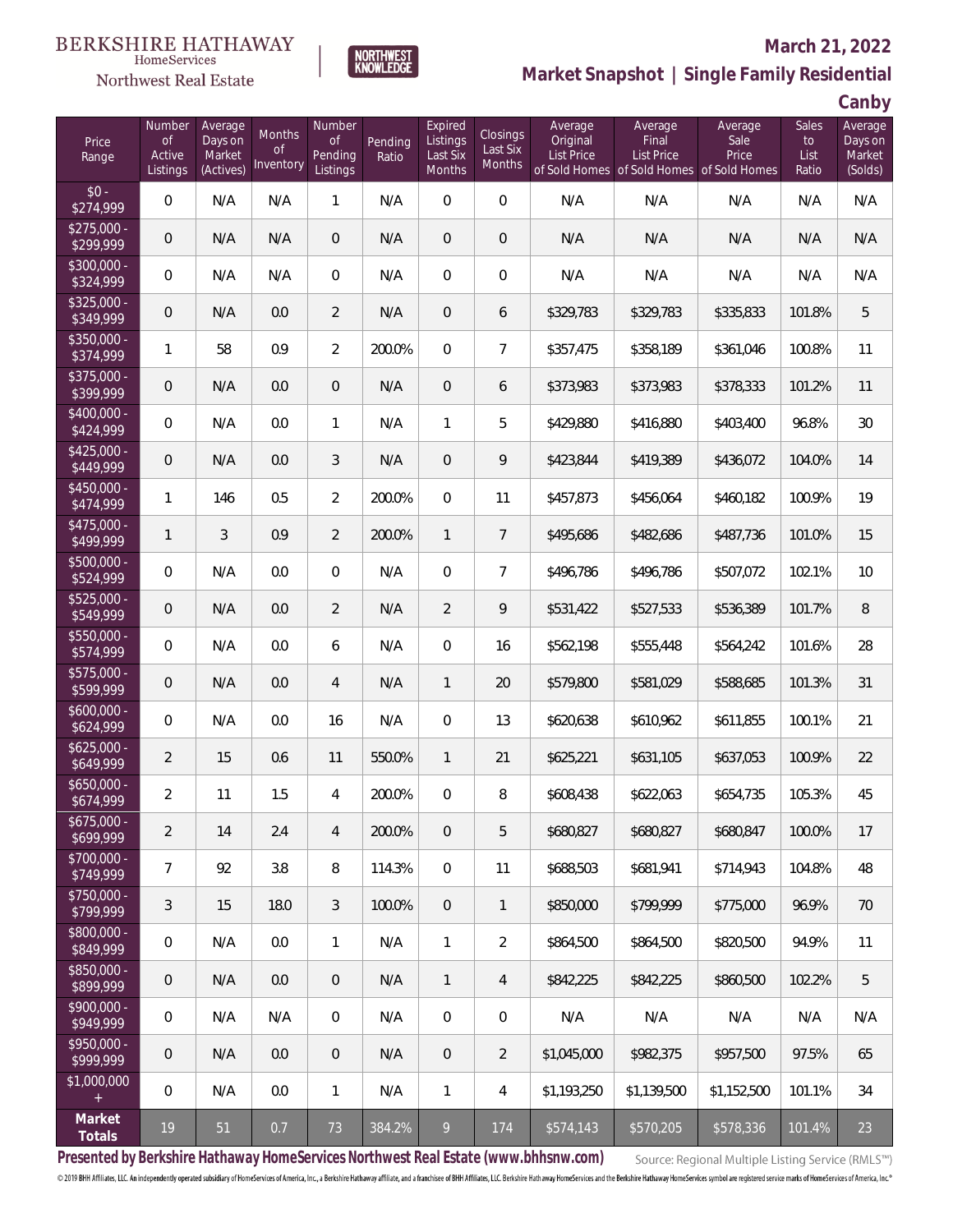# Northwest Real Estate

## **March 21, 2022**



| Price<br>Range            | Number<br><b>of</b><br>Active<br>Listings | Average<br>Days on<br>Market<br>(Actives) | Months<br><b>of</b><br>Inventory | Number<br>of<br>Pending<br>Listings | Pending<br>Ratio | Expired<br>Listings<br>Last Six<br>Months | Closings<br>Last Six<br>Months | Average<br>Original<br><b>List Price</b> | Average<br>Final<br><b>List Price</b> | $\cdots$<br>Average<br>Sale<br>Price<br>of Sold Homes of Sold Homes of Sold Homes | Sales<br>to<br>List<br>Ratio | Average<br>Days on<br>Market<br>(Solds) |
|---------------------------|-------------------------------------------|-------------------------------------------|----------------------------------|-------------------------------------|------------------|-------------------------------------------|--------------------------------|------------------------------------------|---------------------------------------|-----------------------------------------------------------------------------------|------------------------------|-----------------------------------------|
| $$0 -$<br>\$249,999       | $\mathbf 0$                               | N/A                                       | 0.0                              | 1                                   | N/A              | $\mathsf{O}\xspace$                       | 3                              | \$234,333                                | \$229,000                             | \$198,333                                                                         | 86.6%                        | 29                                      |
| $$250,000 -$<br>\$274,999 | 0                                         | N/A                                       | 0.0                              | $\mathbf 0$                         | N/A              | $\mathbf 0$                               | $\overline{2}$                 | \$324,000                                | \$270,000                             | \$261,500                                                                         | 96.9%                        | 72                                      |
| $$275,000 -$<br>\$299,999 | $\mathbf 0$                               | N/A                                       | 0.0                              | $\boldsymbol{0}$                    | N/A              | 0                                         | 3                              | \$276,333                                | \$273,000                             | \$289,667                                                                         | 106.1%                       | 6                                       |
| $$300,000 -$<br>\$324,999 | 0                                         | N/A                                       | 0.0                              | $\mathbf{1}$                        | N/A              | $\boldsymbol{0}$                          | 3                              | \$365,333                                | \$295,666                             | \$312,333                                                                         | 105.6%                       | 62                                      |
| $$325,000 -$<br>\$349,999 | 1                                         | 13                                        | 0.5                              | $\boldsymbol{0}$                    | 0.0%             | $\mathbb O$                               | 12                             | \$334,858                                | \$333,192                             | \$337,283                                                                         | 101.2%                       | 17                                      |
| $$350,000 -$<br>\$374,999 | 0                                         | N/A                                       | 0.0                              | $\overline{2}$                      | N/A              | $\mathbf 0$                               | 8                              | \$357,950                                | \$357,025                             | \$361,475                                                                         | 101.2%                       | 19                                      |
| $$375,000 -$<br>\$399,999 | 1                                         | 19                                        | 0.5                              | 3                                   | 300.0%           | $\overline{0}$                            | 12                             | \$386,650                                | \$383,975                             | \$385,950                                                                         | 100.5%                       | 23                                      |
| \$400,000 -<br>\$424,999  | $\mathbf{1}$                              | 71                                        | 0.3                              | 3                                   | 300.0%           | $\overline{0}$                            | 18                             | \$414,766                                | \$403,576                             | \$406,111                                                                         | 100.6%                       | 25                                      |
| $$425,000 -$<br>\$449,999 | 1                                         | $\overline{2}$                            | 0.5                              | $\overline{2}$                      | 200.0%           | $\overline{0}$                            | 13                             | \$443,915                                | \$428,723                             | \$431,965                                                                         | 100.8%                       | 18                                      |
| $$450,000 -$<br>\$474,999 | 0                                         | N/A                                       | 0.0                              | $\mathbf{1}$                        | N/A              | $\boldsymbol{0}$                          | 8                              | \$447,963                                | \$445,563                             | \$458,963                                                                         | 103.0%                       | 17                                      |
| $$475,000 -$<br>\$499,999 | $\mathbf 0$                               | N/A                                       | 0.0                              | 1                                   | N/A              | $\mathbf{1}$                              | 15                             | \$489,373                                | \$482,700                             | \$488,521                                                                         | 101.2%                       | 10                                      |
| $$500,000 -$<br>\$524,999 | $\mathbf 0$                               | N/A                                       | 0.0                              | $\overline{2}$                      | N/A              | $\boldsymbol{0}$                          | 9                              | \$503,644                                | \$501,966                             | \$507,888                                                                         | 101.2%                       | $\, 8$                                  |
| $$525,000 -$<br>\$549,999 | 0                                         | N/A                                       | 0.0                              | 4                                   | N/A              | $\boldsymbol{0}$                          | 8                              | \$519,300                                | \$516,300                             | \$532,188                                                                         | 103.1%                       | 12                                      |
| \$550,000 -<br>\$574,999  | $\mathbf{1}$                              | $\overline{4}$                            | 1.2                              | $\mathbf 0$                         | 0.0%             | $\mathbf 0$                               | 5                              | \$544,560                                | \$539,758                             | \$555,800                                                                         | 103.0%                       | 21                                      |
| $$575,000 -$<br>\$599,999 | $\overline{2}$                            | 12                                        | 12.0                             | 1                                   | 50.0%            | 0                                         | 1                              | \$575,000                                | \$575,000                             | \$575,000                                                                         | 100.0%                       | 53                                      |
| $$600,000 -$<br>\$624,999 | 1                                         | 9                                         | 2.0                              | $\mathbf 0$                         | 0.0%             | 0                                         | 3                              | \$599,667                                | \$599,667                             | \$603,333                                                                         | 100.6%                       | 6                                       |
| $$625,000 -$<br>\$649,999 | 0                                         | N/A                                       | 0.0                              | 0                                   | N/A              | 1                                         | 7                              | \$622,400                                | \$618,829                             | \$639,229                                                                         | 103.3%                       | 12                                      |
| $$650,000 -$<br>\$674,999 | $\mathbf 0$                               | N/A                                       | 0.0                              | 1                                   | N/A              | $\mathbf 0$                               | 8                              | \$678,375                                | \$647,625                             | \$654,250                                                                         | 101.0%                       | 36                                      |
| $$675,000 -$<br>\$699,999 | $\overline{2}$                            | 11                                        | 3.0                              | 1                                   | 50.0%            | $\mathbf{1}$                              | 4                              | \$754,475                                | \$696,975                             | \$693,250                                                                         | 99.5%                        | 60                                      |
| $$700.000 -$<br>\$749,999 | 3                                         | 44                                        | 3.0                              | $\overline{0}$                      | $0.0\%$          | $\mathbf{1}$                              | 6                              | \$716,633                                | \$723,300                             | \$721,650                                                                         | 99.8%                        | 24                                      |
| \$750,000 -<br>\$799,999  | 0                                         | N/A                                       | 0.0                              | 1                                   | N/A              | $\mathbf 0$                               | 5                              | \$811,160                                | \$787,200                             | \$777,400                                                                         | 98.8%                        | 26                                      |
| \$800,000 -<br>\$849,999  | $\mathbf 0$                               | N/A                                       | 0.0                              | $\overline{0}$                      | N/A              | 2                                         | 5                              | \$844,560                                | \$827,760                             | \$823,000                                                                         | 99.4%                        | 42                                      |
| \$850,000 -<br>\$899,999  | $\overline{2}$                            | 43                                        | 2.0                              | 1                                   | 50.0%            | $\mathbb O$                               | 6                              | \$935,633                                | \$888,283                             | \$862,750                                                                         | 97.1%                        | 59                                      |
| $$900,000 -$<br>\$999,999 | 1                                         | 60                                        | 1.5                              | $\overline{2}$                      | 200.0%           | $\mathbf{1}$                              | 4                              | \$1,047,500                              | \$1,010,000                           | \$961,250                                                                         | 95.2%                        | 47                                      |
| \$1,000,000               | 5                                         | 213                                       | 7.5                              | 4                                   | 80.0%            | 3                                         | 4                              | \$1,205,000                              | \$1,176,250                           | \$1,172,800                                                                       | 99.7%                        | 29                                      |
| Market<br>Totals          | 21                                        | 72                                        | 0.7                              | 31                                  | 147.6%           | 10                                        | 172                            | \$539,224                                | \$526,447                             | \$528,711                                                                         | 100.4%                       | 24                                      |

NORTHWEST<br>KNOWLFDGF

**Presented by Berkshire Hathaway HomeServices Northwest Real Estate (www.bhhsnw.com)**

Source: Regional Multiple Listing Service (RMLS™)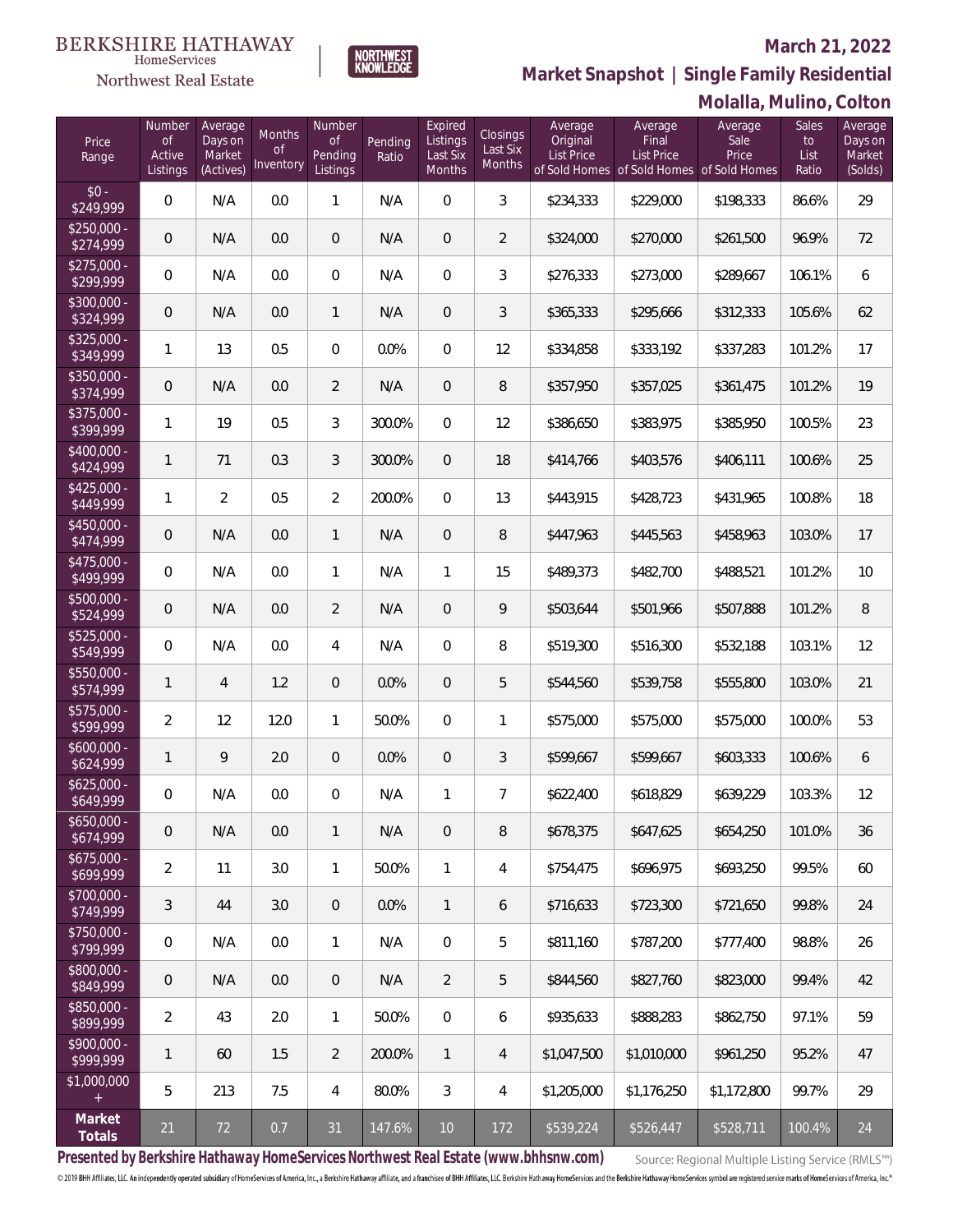# $\begin{array}{llll} \texttt{BERKSHIRE} \texttt{ HATHAWAY} \\ \texttt{\tiny HomeServices} \end{array}$

# Northwest Real Estate

### **March 21, 2022**



|  | Lake Oswego |
|--|-------------|
|--|-------------|

| Price<br>Range                | Number<br><b>of</b><br>Active<br>Listings | Average<br>Days on<br>Market<br>(Actives) | <b>Months</b><br>Οf<br>Inventory | Number<br><b>of</b><br>Pending<br>Listings | Pending<br>Ratio | Expired<br>Listings<br>Last Six<br>Months | Closings<br>Last Six<br>Months | Average<br>Original<br><b>List Price</b> | Average<br>Final<br>List Price<br>of Sold Homes of Sold Homes | Average<br>Sale<br>Price<br>of Sold Homes | Sales<br>to<br>List<br>Ratio | Average<br>Days on<br>Market<br>(Solds) |
|-------------------------------|-------------------------------------------|-------------------------------------------|----------------------------------|--------------------------------------------|------------------|-------------------------------------------|--------------------------------|------------------------------------------|---------------------------------------------------------------|-------------------------------------------|------------------------------|-----------------------------------------|
| $$0 -$<br>\$424,999           | 0                                         | N/A                                       | 0.0                              | 1                                          | N/A              | $\Omega$                                  | $\overline{4}$                 | \$409,750                                | \$404,750                                                     | \$404,750                                 | 100.0%                       | 6                                       |
| $$425,000 -$<br>\$449,999     | 0                                         | N/A                                       | 0.0                              | $\overline{0}$                             | N/A              | 0                                         | $\mathbf{1}$                   | \$415,000                                | \$415,000                                                     | \$445,000                                 | 107.2%                       | $\overline{2}$                          |
| $$450,000 -$<br>\$474,999     | 0                                         | N/A                                       | 0.0                              | $\overline{0}$                             | N/A              | $\overline{0}$                            | $\overline{2}$                 | \$437,450                                | \$437,450                                                     | \$457,469                                 | 104.6%                       | $\overline{4}$                          |
| $$475,000 -$<br>\$499,999     | 0                                         | N/A                                       | N/A                              | $\overline{0}$                             | N/A              | 0                                         | $\overline{0}$                 | N/A                                      | N/A                                                           | N/A                                       | N/A                          | N/A                                     |
| $$500,000 -$<br>\$524,999     | 0                                         | N/A                                       | 0.0                              | $\overline{0}$                             | N/A              | $\overline{0}$                            | 3                              | \$511,667                                | \$511,667                                                     | \$508,000                                 | 99.3%                        | 27                                      |
| $$525,000 -$<br>\$549,999     | 0                                         | N/A                                       | 0.0                              | $\overline{0}$                             | N/A              | $\overline{0}$                            | 9                              | \$537,778                                | \$529,556                                                     | \$535,578                                 | 101.1%                       | 24                                      |
| $$550,000 -$<br>\$574,999     | 1                                         | 6                                         | 1.5                              | $\overline{2}$                             | 200.0%           | $\overline{0}$                            | 4                              | \$583,500                                | \$558,250                                                     | \$557,500                                 | 99.9%                        | 30                                      |
| \$575,000 -<br>\$599,999      | $\mathbf{1}$                              | $\overline{4}$                            | 0.8                              | $\overline{2}$                             | 200.0%           | 0                                         | 8                              | \$563,981                                | \$562,219                                                     | \$588,263                                 | 104.6%                       | 12                                      |
| $$600,000 -$<br>\$624,999     | 0                                         | N/A                                       | 0.0                              | $\overline{0}$                             | N/A              | 1                                         | 9                              | \$606,533                                | \$595,978                                                     | \$609,446                                 | 102.3%                       | 28                                      |
| $$625,000 -$<br>\$649,999     | 0                                         | N/A                                       | 0.0                              | $\overline{0}$                             | N/A              | 0                                         | 8                              | \$636,475                                | \$636,475                                                     | \$641,389                                 | 100.8%                       | 16                                      |
| $$650,000 -$<br>\$699,999     | 1                                         | 18                                        | 0.3                              | $\overline{2}$                             | 200.0%           | 5                                         | 21                             | \$668,407                                | \$655,121                                                     | \$669,329                                 | 102.2%                       | 17                                      |
| $$700,000 -$<br>\$749,999     | $\overline{2}$                            | 5                                         | 0.8                              | 3                                          | 150.0%           | $\overline{0}$                            | 16                             | \$726,625                                | \$711,350                                                     | \$719,752                                 | 101.2%                       | 17                                      |
| \$750,000 -<br>\$799,999      | $\mathbf{1}$                              | 18                                        | 0.4                              | 1                                          | 100.0%           | 1                                         | 14                             | \$756,639                                | \$754,068                                                     | \$775,421                                 | 102.8%                       | 19                                      |
| $$800,000 -$<br>\$849,999     | $\mathbf{1}$                              | 22                                        | 0.3                              | 3                                          | 300.0%           | $\overline{0}$                            | 18                             | \$797,489                                | \$798,044                                                     | \$826,467                                 | 103.6%                       | 8                                       |
| \$850,000 -<br>\$899,999      | 0                                         | N/A                                       | 0.0                              | $\overline{2}$                             | N/A              | $\overline{2}$                            | 18                             | \$859,183                                | \$853,628                                                     | \$872,867                                 | 102.3%                       | 20                                      |
| $$900,000 -$<br>\$999,999     | 0                                         | N/A                                       | 0.0                              | 6                                          | N/A              | $\overline{2}$                            | 26                             | \$903,542                                | \$899,154                                                     | \$947,802                                 | 105.4%                       | 12                                      |
| \$1,000,000 -<br>\$1,099,999  | 1                                         | 6                                         | 0.3                              | $\overline{2}$                             | 200.0%           | 1                                         | 22                             | \$1,073,823                              | \$1,030,935                                                   | \$1,043,178                               | 101.2%                       | 54                                      |
| $$1,100,000 -$<br>\$1,199,999 | $\mathbf{1}$                              | 39                                        | 0.4                              | $\overline{4}$                             | 400.0%           | $\mathbf{1}$                              | 17                             | \$1,025,850                              | \$1,037,850                                                   | \$1,135,448                               | 109.4%                       | 8                                       |
| $$1,200,000 -$<br>\$1,299,999 | $\overline{a}$                            | 11                                        | 0.6                              | 5                                          | 250.0%           | $\overline{2}$                            | 19                             | \$1,252,200                              | \$1,243,779                                                   | \$1,250,964                               | 100.6%                       | 12                                      |
| \$1,300,000 -<br>\$1,399,999  | 0                                         | N/A                                       | 0.0                              | 4                                          | N/A              | $\overline{0}$                            | 11                             | \$1,348,636                              | \$1,286,545                                                   | \$1,347,064                               | 104.7%                       | 37                                      |
| $$1,400,000 -$<br>\$1,499,999 | 0                                         | N/A                                       | 0.0                              | $\overline{2}$                             | N/A              | $\mathbf{1}$                              | 15                             | \$1,496,710                              | \$1,411,917                                                   | \$1,428,949                               | 101.2%                       | 31                                      |
| $$1,500,000 -$<br>\$1,749,999 | $\overline{2}$                            | 131                                       | 0.5                              | $\overline{2}$                             | 100.0%           | 3                                         | 23                             | \$1,619,924                              | \$1,590,880                                                   | \$1,609,627                               | 101.2%                       | 21                                      |
| $$1,750,000 -$<br>\$1,999,999 | $\overline{2}$                            | 67                                        | 0.8                              | $\overline{2}$                             | 100.0%           | $\overline{0}$                            | 15                             | \$1,909,333                              | \$1,833,333                                                   | \$1,851,836                               | 101.0%                       | 38                                      |
| \$2,000,000 -<br>\$2,499,999  | $\mathbf{1}$                              | $7\phantom{.}$                            | 0.4                              | 6                                          | 600.0%           | $\overline{2}$                            | 15                             | \$2,384,860                              | \$2,335,860                                                   | \$2,280,387                               | 97.6%                        | 46                                      |
| \$2,500,000<br>$\pm$          | 11                                        | 134                                       | 2.2                              | $7\overline{ }$                            | 63.6%            | 6                                         | $30\,$                         | \$3,760,830                              | \$3,694,963                                                   | \$3,511,200                               | 95.0%                        | 51                                      |
| Market<br>Totals              | 27                                        | 75                                        | 0.5                              | 56                                         | 207.4%           | $27$                                      | 328                            | \$1,319,833                              | \$1,294,098                                                   | \$1,296,182                               | 100.2%                       | 25                                      |

NORTHWEST<br>KNOWLFDGF

**Presented by Berkshire Hathaway HomeServices Northwest Real Estate (www.bhhsnw.com)**

Source: Regional Multiple Listing Service (RMLS™)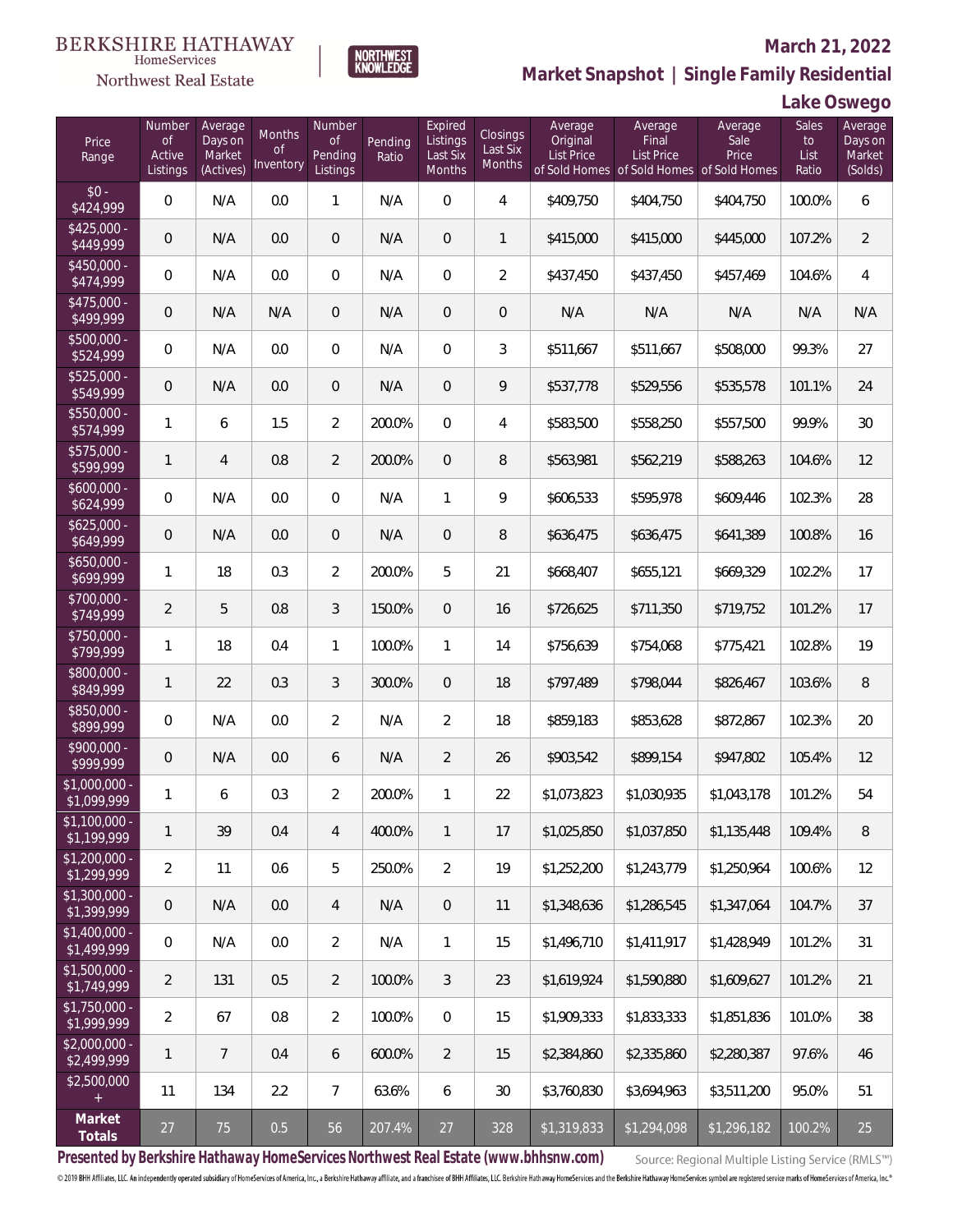# Northwest Real Estate

### **March 21, 2022**



# **Market Snapshot | Single Family Residential**

**West Linn**

| Price<br>Range                   | Number<br><b>of</b><br>Active<br>Listings | Average<br>Days on<br>Market<br>(Actives) | Months<br><b>of</b><br>Inventory | Number<br><b>of</b><br>Pending<br>Listings | Pending<br>Ratio | Expired<br>Listings<br>Last Six<br>Months | Closings<br>Last Six<br>Months | Average<br>Original<br><b>List Price</b> | Average<br>Final<br>List Price<br>of Sold Homes of Sold Homes of Sold Homes | Average<br>Sale<br>Price | Sales<br>to<br>List<br>Ratio | Average<br>Days on<br>Market<br>(Solds) |
|----------------------------------|-------------------------------------------|-------------------------------------------|----------------------------------|--------------------------------------------|------------------|-------------------------------------------|--------------------------------|------------------------------------------|-----------------------------------------------------------------------------|--------------------------|------------------------------|-----------------------------------------|
| $$0 -$<br>\$349,999              | $\overline{0}$                            | N/A                                       | 0.0                              | $\overline{0}$                             | N/A              | $\overline{0}$                            | $\mathbf{1}$                   | \$369,900                                | \$359,900                                                                   | \$314,000                | 87.2%                        | 69                                      |
| $\sqrt{$350,000}$ -<br>\$374,999 | $\overline{0}$                            | N/A                                       | 0.0                              | $\overline{0}$                             | N/A              | $\overline{0}$                            | $\mathbf{1}$                   | \$345,000                                | \$345,000                                                                   | \$352,500                | 102.2%                       | 8                                       |
| $$375,000 -$<br>\$399,999        | $\overline{0}$                            | N/A                                       | 0.0                              | $\mathbf{1}$                               | N/A              | $\overline{0}$                            | $\mathbf{1}$                   | \$390,000                                | \$390,000                                                                   | \$390,000                | 100.0%                       | $\overline{4}$                          |
| $$400,000 -$<br>\$424,999        | $\overline{0}$                            | N/A                                       | 0.0                              | $\mathbf{1}$                               | N/A              | $\overline{0}$                            | 6                              | \$438,300                                | \$417,783                                                                   | \$413,917                | 99.1%                        | 10                                      |
| $$425,000 -$<br>\$449,999        | $\mathbf{1}$                              | 32                                        | 1.2                              | $\mathbf{1}$                               | 100.0%           | $\overline{0}$                            | 5                              | \$444,960                                | \$432,380                                                                   | \$434,400                | 100.5%                       | 12                                      |
| $$450,000 -$<br>\$474,999        | $\mathbf 0$                               | N/A                                       | 0.0                              | $\overline{0}$                             | N/A              | $\mathbf{1}$                              | 11                             | \$456,354                                | \$451,409                                                                   | \$460,620                | 102.0%                       | 16                                      |
| $$475,000 -$<br>\$499,999        | $\overline{0}$                            | N/A                                       | 0.0                              | $\overline{2}$                             | N/A              | $\overline{0}$                            | 4                              | \$492,988                                | \$492,988                                                                   | \$490,125                | 99.4%                        | 21                                      |
| $$500,000 -$<br>\$524,999        | $\mathbf 0$                               | N/A                                       | 0.0                              | $\overline{0}$                             | N/A              | 0                                         | 5                              | \$479,940                                | \$479,940                                                                   | \$506,900                | 105.6%                       | 28                                      |
| $$525,000 -$<br>\$549,999        | $\overline{0}$                            | N/A                                       | 0.0                              | 1                                          | N/A              | $\overline{2}$                            | 10                             | \$533,680                                | \$533,680                                                                   | \$533,090                | 99.9%                        | 15                                      |
| $$550,000 -$<br>\$574,999        | $\mathbf 0$                               | N/A                                       | 0.0                              | $\overline{2}$                             | N/A              | $\mathbf{1}$                              | $\overline{7}$                 | \$549,000                                | \$547,571                                                                   | \$559,414                | 102.2%                       | 11                                      |
| $$575,000 -$<br>\$599,999        | $\overline{0}$                            | N/A                                       | 0.0                              | 4                                          | N/A              | $\overline{0}$                            | $\overline{7}$                 | \$568,550                                | \$568,550                                                                   | \$588,246                | 103.5%                       | $\overline{7}$                          |
| $$600,000 -$<br>\$624,999        | $\mathbf{1}$                              | $\overline{2}$                            | 0.9                              | $\mathbf{1}$                               | 100.0%           | $\overline{0}$                            | $\overline{7}$                 | \$605,286                                | \$601,857                                                                   | \$609,500                | 101.3%                       | 15                                      |
| $$625,000 -$<br>\$649,999        | 1                                         | 33                                        | 0.5                              | 3                                          | 300.0%           | 1                                         | 11                             | \$650,900                                | \$635,436                                                                   | \$637,636                | 100.3%                       | 30                                      |
| $$650,000 -$<br>\$674,999        | $\mathbf{1}$                              | $\mathbf{1}$                              | 0.5                              | $\mathbf{1}$                               | 100.0%           | $\overline{0}$                            | 13                             | \$660,954                                | \$644,792                                                                   | \$656,823                | 101.9%                       | 27                                      |
| $$675,000 -$<br>\$699,999        | $\overline{2}$                            | 4                                         | 1.2                              | 3                                          | 150.0%           | $\overline{2}$                            | 10                             | \$685,345                                | \$680,385                                                                   | \$686,300                | 100.9%                       | 18                                      |
| \$700,000 -<br>\$724,999         | $\mathbf 0$                               | N/A                                       | 0.0                              | $\mathbf{1}$                               | N/A              | $\overline{0}$                            | 5                              | \$700,960                                | \$703,980                                                                   | \$714,100                | 101.4%                       | 18                                      |
| $$725,000 -$<br>\$749,999        | 0                                         | N/A                                       | 0.0                              | 3                                          | N/A              | $\overline{0}$                            | 9                              | \$716,856                                | \$700,356                                                                   | \$739,265                | 105.6%                       | 21                                      |
| \$750,000 -<br>\$799,999         | $\overline{2}$                            | 11                                        | 0.9                              | 3                                          | 150.0%           | $\overline{2}$                            | 14                             | \$761,793                                | \$757,507                                                                   | \$768,886                | 101.5%                       | 14                                      |
| \$800,000 -<br>\$849,999         | $\mathbf 0$                               | N/A                                       | 0.0                              | $\mathbf{1}$                               | N/A              | $\overline{0}$                            | 13                             | \$796,546                                | \$793,454                                                                   | \$816,392                | 102.9%                       | 12                                      |
| \$850,000 -<br>\$899,999         | $\mathbf{1}$                              | 3                                         | 0.3                              | $7\phantom{.0}$                            | 700.0%           | $\overline{0}$                            | 23                             | \$842,328                                | \$845,893                                                                   | \$875,892                | 103.5%                       | 21                                      |
| \$900,000 -<br>\$999,999         | $\overline{2}$                            | 5                                         | 0.5                              | 18                                         | 900.0%           | $\overline{2}$                            | 23                             | \$922,201                                | \$925,640                                                                   | \$947,554                | 102.4%                       | 39                                      |
| \$1,000,000 -<br>\$1,249,999     | $\mathbf{1}$                              | 79                                        | 0.2                              | 15                                         | 1,500.0%         | $\mathbf{1}$                              | 27                             | \$1,117,064                              | \$1,094,251                                                                 | \$1,108,777              | 101.3%                       | 28                                      |
| $$1,250,000 -$<br>\$1,499,999    | 3                                         | 15                                        | 1.6                              | 4                                          | 133.3%           | $\mathbf 0$                               | 11                             | \$1,349,718                              | \$1,312,891                                                                 | \$1,327,181              | 101.1%                       | 30                                      |
| $$1,500,000 -$<br>\$1,999,999    | $\overline{2}$                            | 64                                        | 2.4                              | $\overline{4}$                             | 200.0%           | $\mathbf{1}$                              | 5                              | \$1,713,798                              | \$1,673,600                                                                 | \$1,716,800              | 102.6%                       | 48                                      |
| \$2,000,000<br>$+$               | 11                                        | 107                                       | 6.0                              | $\mathbf{1}$                               | 9.1%             | 3                                         | 11                             | \$3,116,273                              | \$2,932,182                                                                 | \$2,878,032              | 98.2%                        | 62                                      |
| Market<br>Totals                 | $28\,$                                    | 55                                        | 0.7                              | $77$                                       | 275.0%           | 16                                        | 240                            | \$894,875                                | \$878,067                                                                   | \$890,165                | 101.4%                       | 24                                      |

**Presented by Berkshire Hathaway HomeServices Northwest Real Estate (www.bhhsnw.com)**

Source: Regional Multiple Listing Service (RMLS™)